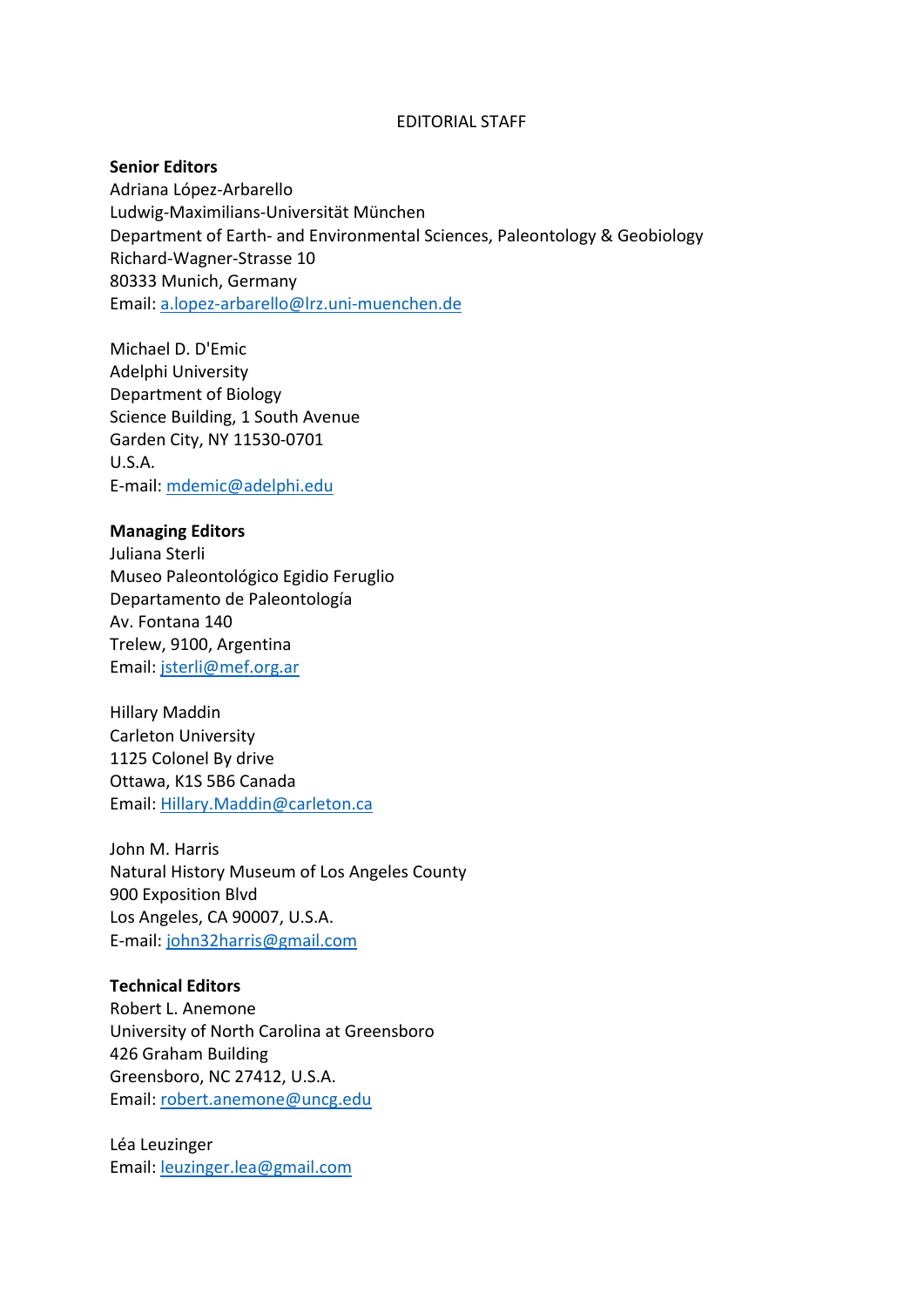## **Memoirs Editor**

Patrick M. O'Connor Ohio University Heritage College of Osteopathic Medicine 119 Life Sciences Building Athens, OH 45701, U.S.A. Email: [oconnorp@ohio.edu](mailto:oconnorp@ohio.edu)

# **Editorial Board**

Thodoris Argyriou, Ludwig-Maximilians-Universität München, Munich, Germany.

Amy Balanoff, Johns Hopkins University, Baltimore, Maryland, U.S.A.

Gabriel (Gabe) Bever, Johns Hopkins University, Baltimore, Maryland, U.S.A.

Faysal Bibi, Museum für Naturkunde, Berlin, Germany.

Matthew Borths, Duke University, Durham, North Carolina, U.S.A.

Carole J. Burrow, Queensland Museum, Hendra, Australia.

Esperanza Cerdeño Serrano, IANIGLA, CCT-CONICET-Mendoza, Argentina.

Ed Davis, University of Oregon, Eugene, Oregon, U.S.A.

Vanesa De Pietri, University of Canterbury, Christchurch, New Zealand.

Pedro L. Godoy, Stony Brook University, Stony Brook, New York, U.S.A.

Jörg Fröbisch, Museum für Naturkunde, Berlin, Germany.

Adam Huttenlocker, University of Southern California, California, U.S.A.

Juergen Kriwet, University of Vienna, Vienna, Austria.

Olivier Lambert, Natural Sciences, Brussels, Belgium.

Tyler Lyson, Denver Museum of Nature and Science, Denver, Colorado, U.S.A.

Thomas Martin, Universität Bonn, Bonn, Germany.

Elizabeth Martin-Silverstone, University of Bristol, Bristol, U.K.

Erin Maxwell, Staatliches Museum für Naturkunde, Stuttgart, Germany.

Julie Meachen, Des Moines University, Des Moines, Iowa, U.S.A.

F. Robin O'Keefe, Marshall University, Huntington, West Virginia, U.S.A.